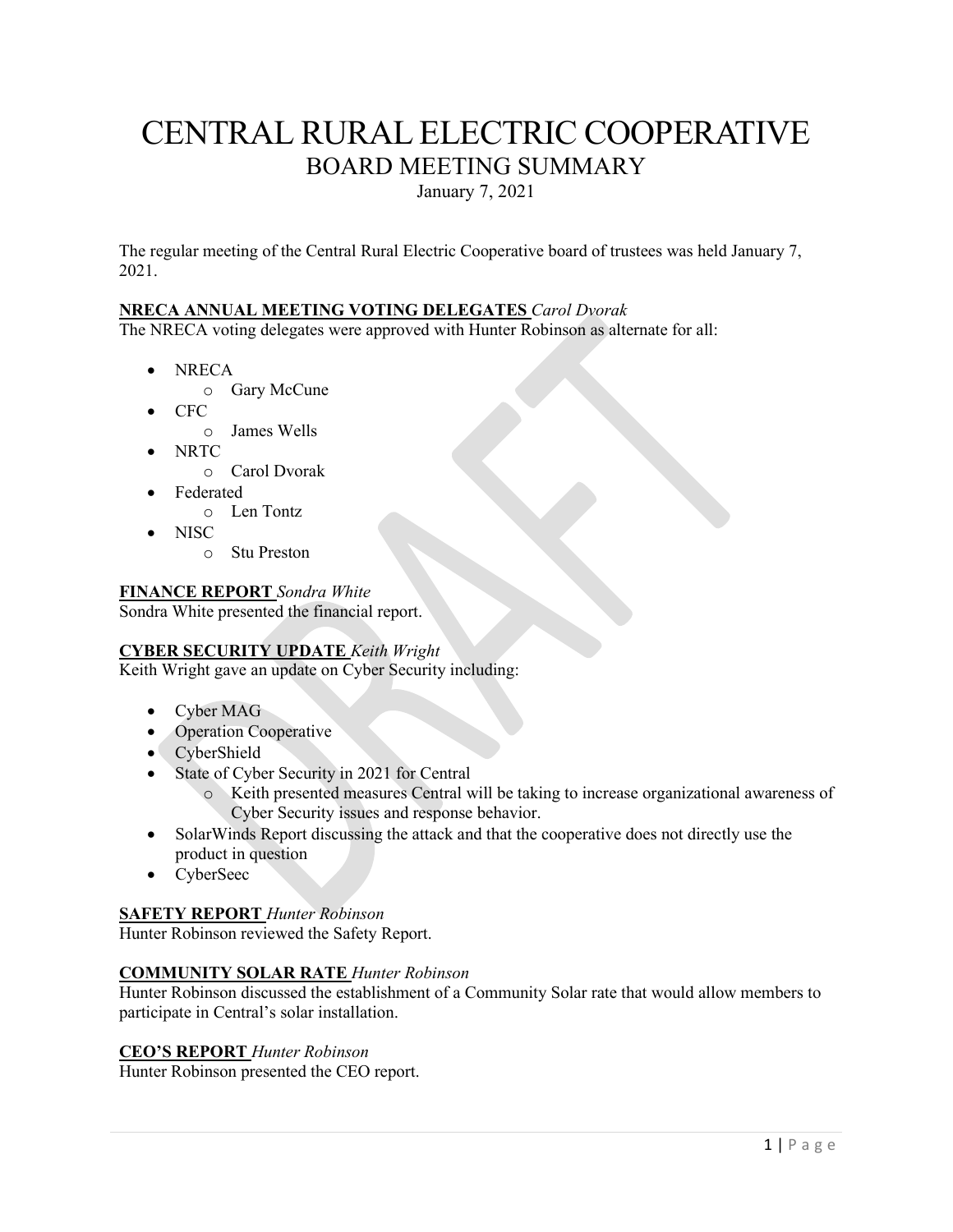The Oklahoma COVID Vaccine rollout plan was discussed along with operational impacts from employee quarantine protocols. Central's critical infrastructure employees would fall under a level three response, the State is currently at level two.

Central's system wide pole attachment inventory data was demonstrated with discussion held on the collection of pole attachment fees.

He also presented a construction update on the fiber project.

# **SHARED SERVICES AGREEMENT** *Hunter Robinson*

The shared services agreement was approved.

# **CENTRANET REPORT** *Hunter Robinson*

Hunter Robinson presented an update for Centranet.

# **LEGAL REPORT** *Max Myers*

Max Myers presented the legal report to the Board of Trustees.

# **POLICY 110 BOARD OF TRUSTEES-DELEGATE ELECTIONS** *Max Myers*

Policy 110 Board of Trustees Delegate Elections was approved as published.

# **POLICY 111 GENERAL COUNSEL AND REPRESENTATION** *Max Myers*

111 General Counsel and Representation was approved as published.

# **POLICY 321 ENERGY RATE DESIGN** *Max Myers*

Policy 321 Energy Rate Design was approved as published.

# **REVIEW POLICY 104 BOARD MEETINGS** *Max Myers*

Max Myers reviewed Policy 104 Board Meetings.

# **REVIEW POLICY 114 STRATEGIC PLANNING** *Max Myers*

Max Myers reviewed Policy 114 Strategic Planning.

# **REVIEW POLICY 301 DEPOSITORIES AND COLLECTION AGENCIES** *Max Myers*

Max Myers reviewed Policy 301 Depositories and Collection Agencies.

#### **Carol Dvorak requested that the recently chosen committee members be approved and the following was discussed.**

- **Executive Committee** 
	- o Carol Dvorak, chair
	- o Stu Preston
	- o Bill Davis
- Finance and Audit Committee
	- o Bill Davis, chair
	- o James Wells
	- o Mark Pittman

# **KAMO REPORT** *Mark Pittman*

Mark Pittman presented the KAMO report, including the following: